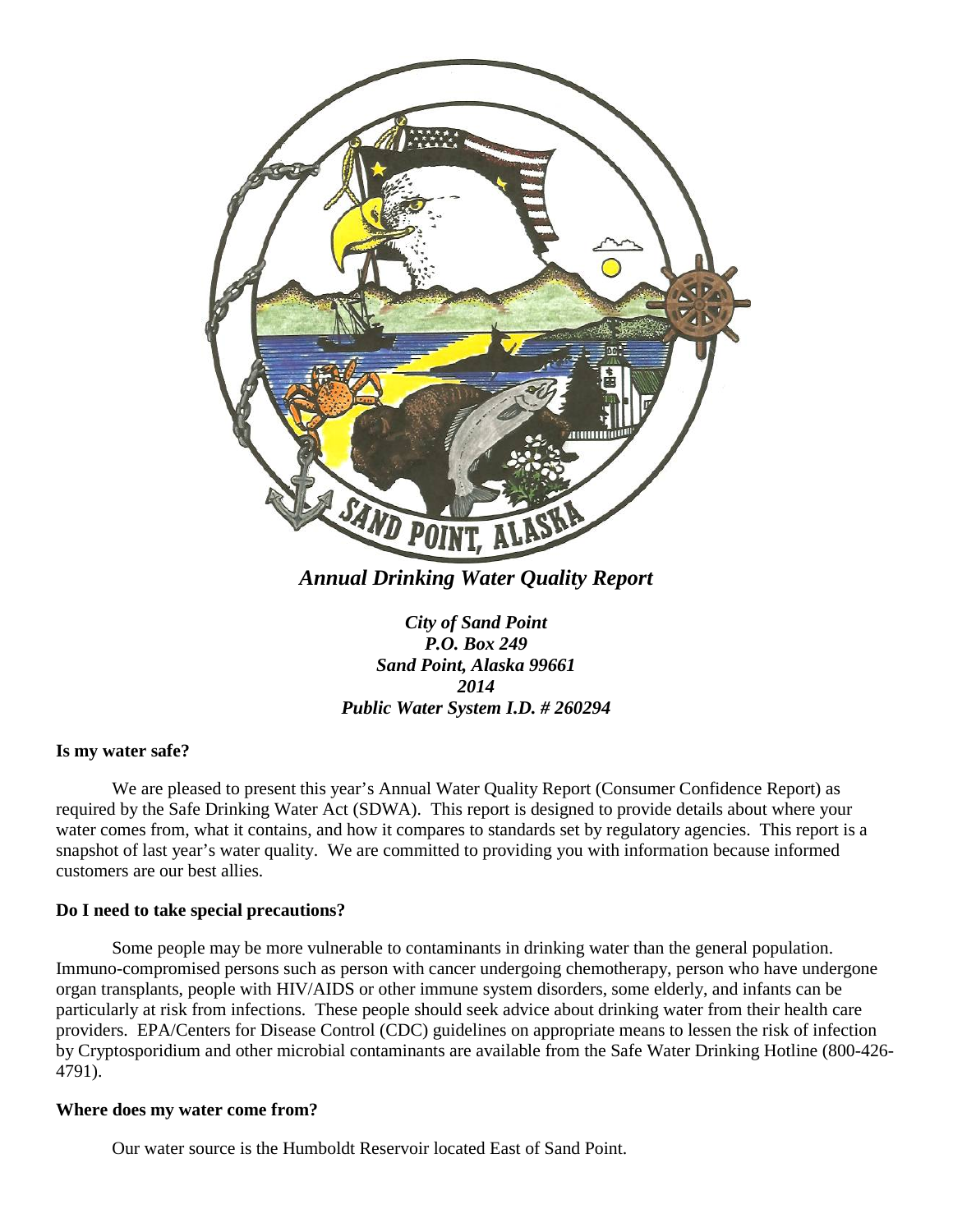#### **Source water assessment and it availability**

The State of Alaska has completed a source water assessment and a copy is available at the water plant. Please call 383-3435 and leave a message to arrange a time to see the report.

## **How can I get involved?**

If you have any questions about this report or concerning your water utility, please contact Allen Hill at 383-3435 or Andy Varner, the City Administrator, at 907-274-7561. We want our community to be informed about their water system. If you want to learn more, please attend any of our regularly scheduled meetings. They are held on the second Tuesday of the month at the City Council Chambers at 7:00 pm.

### **Monitoring and reporting of compliance data violations**

We failed to take the August and November 2014 TTHM and HAA5 samples at the correct locations. The error occurred when we only partially modified an old test calendar to schedule to track our monthly, quarterly and annual tests. It had the Stage 1 DBP rule location on it and that is where we took the tests. The results could not be used for compliance purposes, but were within limits.

In August 2014 the chlorine residual at the entry point dropped below 0.2 mg/l for more than 4 hours on two occasions. The chlorine residual dropped because of rapid algae growth in the reservoir which created a higher chlorine demand during an unusually dry period. Before the chlorine residual dropped below 0.2 mg/l we increased the chlorine by increasing the length of the piston stroke of the chlorine pump, but the chlorine demand continued to increase and chlorine residual level at the entry point continued to drop. The chlorine pump was newer than the one in the water plant documentation and while we searched for the instructions to reprogram the pump and increase the number of strokes per MA each minute - so we could get more chlorine injected each day – the chlorine residual dropped below 0.2 mg/l for parts of 2 days. Once we found the documentation we increased the number of strokes per MA and brought the chlorine residual back above 0.2 mg/l. This was a Treatment Technique violation.

### **Additional Information for Lead**

If present, elevated levels of lead can cause serious health problems, especially for pregnant women and young children. Lead in drinking water is primarily from materials and components associated with service lines and home plumbing. City of Sand Point is responsible for providing high quality drinking water, but cannot control the variety of materials used in plumbing components. When your water has been sitting for several hours, you can minimize the potential for lead exposure by flushing your tap for 30 seconds to 2 minutes before using water for drinking or cooking. If you are concerned about lead in your water, you may wish to have your water tested. Information on lead in drinking water, testing methods, and steps you can take to minimize exposure is available from the Safe Drinking Water Hotline or at [http://www.epa.gov/safewater/lead.](http://www.epa.gov/safewater/lead) None.

## **Water Quality Data Table**

In order to ensure that tap water is safe to drink, EPA prescribes regulations which limit the amount of contaminants in water provided by public water systems. The table below lists all of the drinking water contaminants that we detected during the calendar year of this report. Although many more contaminants were tested, only those substances listed below were found in your water. All sources of drinking water contain some naturally occurring contaminants. At low levels, these substances are generally not harmful in our drinking water. Removing all contaminants would be extremely expensive, and in most cases, would not provide increased protection of public health. A few naturally occurring minerals may actually improve the taste of drinking water and have nutritional value at low levels. Unless otherwise noted, the data presented in this table is from testing done in the calendar year of the report. The EPA or the State requires us to monitor for certain contaminants less than once per year because the concentrations of these contaminants do not vary significantly from year to year, or the system is not considered vulnerable to this type of contamination. As such, some of our data, though representative, may be more than one year old. In this table you will find terms and abbreviations that might not be familiar to you. To help you better understand these terms, we have provided the definitions below the table.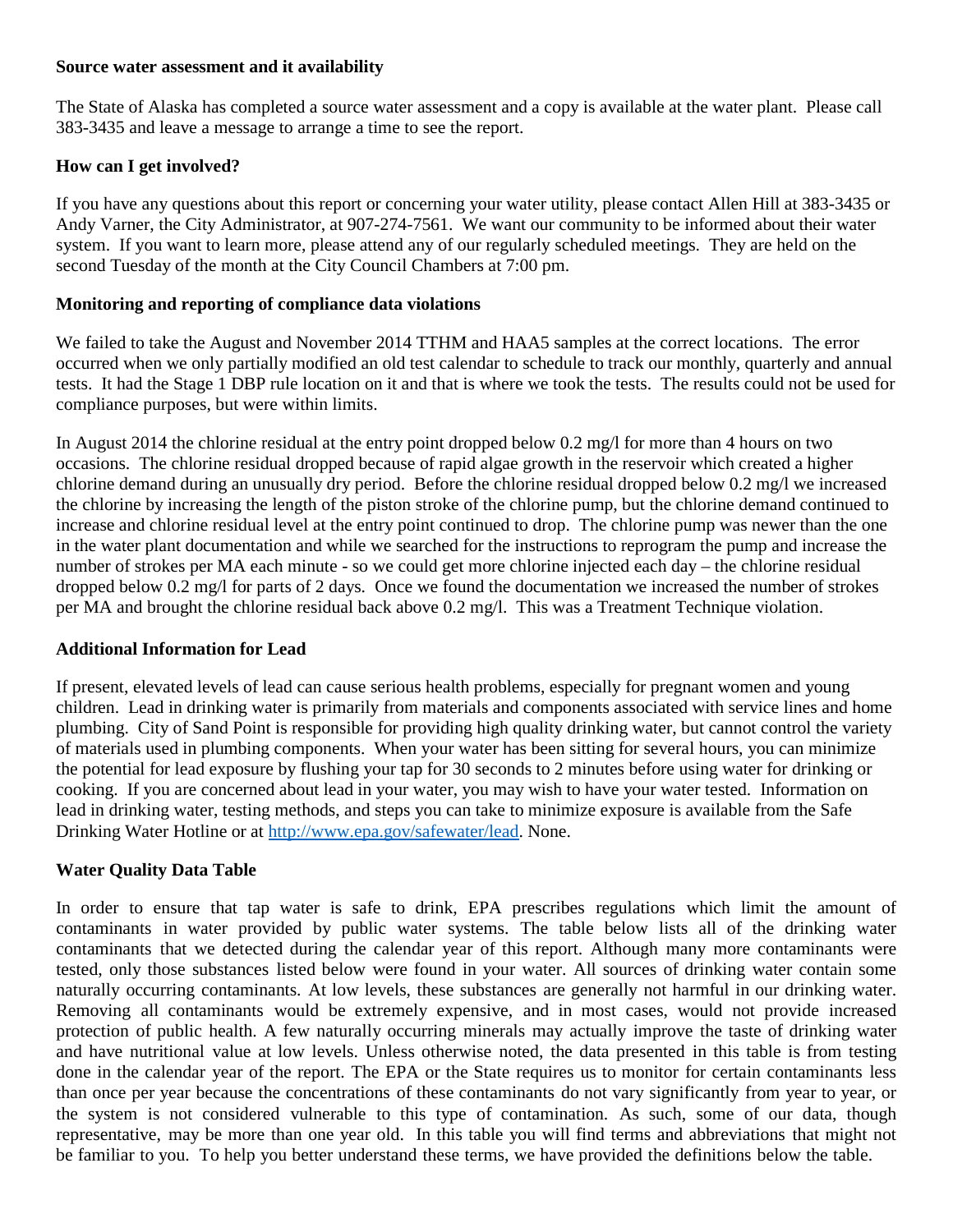|                                                                                                                                                                                                                                                                                                                                                 | <b>MCLG</b>      | <b>MCL</b>  |                  |                  |                  |               |                  |                                                                                                                  |
|-------------------------------------------------------------------------------------------------------------------------------------------------------------------------------------------------------------------------------------------------------------------------------------------------------------------------------------------------|------------------|-------------|------------------|------------------|------------------|---------------|------------------|------------------------------------------------------------------------------------------------------------------|
|                                                                                                                                                                                                                                                                                                                                                 | or               | TT, or      | Your             | Range            |                  | <b>Sample</b> |                  |                                                                                                                  |
| <b>Contaminants</b>                                                                                                                                                                                                                                                                                                                             | <b>MRDLG</b>     | <b>MRDL</b> | <b>Water</b>     | <b>Low</b>       | <b>High</b>      | <b>Date</b>   | <b>Violation</b> | <b>Typical Source</b>                                                                                            |
| <b>Required test</b>                                                                                                                                                                                                                                                                                                                            |                  |             |                  |                  |                  |               |                  | Total Organic Carbon(TOC), an indicator for the formation of Disinfection By-Products - 12 samples, 1 each month |
|                                                                                                                                                                                                                                                                                                                                                 |                  |             |                  |                  |                  |               |                  | Microscopic plants                                                                                               |
| TOC (ppm)                                                                                                                                                                                                                                                                                                                                       | NA               | NA          | 1.5              | N/A              | N/A              | 2010          | No               | and animals                                                                                                      |
| Disinfectants & Disinfection By-Products<br>Haloacetic Acids                                                                                                                                                                                                                                                                                    |                  |             |                  |                  |                  |               |                  |                                                                                                                  |
| $(HAA5)$ (ppb)                                                                                                                                                                                                                                                                                                                                  | <b>NA</b>        | 60          | 11               | N/A              | 11               | 2014          | N <sub>0</sub>   | By-product of<br>drinking water<br>disinfection                                                                  |
| <b>Total Trihalomethanes</b>                                                                                                                                                                                                                                                                                                                    |                  |             |                  |                  |                  |               |                  |                                                                                                                  |
| (TTHM) (ppb)                                                                                                                                                                                                                                                                                                                                    | NA               | 80          | 75               | 9.2              | 75               | 2014          | No               | By-product of<br>drinking water<br>disinfection                                                                  |
| Volatile Organic Compounds - total of 21<br>compounds                                                                                                                                                                                                                                                                                           |                  |             |                  |                  |                  |               |                  |                                                                                                                  |
| $(VOC's)$ (ppb)                                                                                                                                                                                                                                                                                                                                 | NA               | <b>NA</b>   | $\boldsymbol{0}$ | $\boldsymbol{0}$ | $\boldsymbol{0}$ | 2014          | N <sub>o</sub>   | By-product of<br>drinking water<br>disinfection                                                                  |
| <b>Inorganic Contaminants</b><br>Nitrate/nitrites [measured as Nitrogen]                                                                                                                                                                                                                                                                        |                  |             |                  |                  |                  |               |                  |                                                                                                                  |
| $(N)$ (ppm)                                                                                                                                                                                                                                                                                                                                     | 10               | 10          | $\overline{0}$   | <b>NA</b>        |                  | 2014          | N <sub>o</sub>   | Animal excrement                                                                                                 |
| Arsenic                                                                                                                                                                                                                                                                                                                                         |                  |             |                  |                  |                  |               |                  |                                                                                                                  |
| $(As)$ (ppb)                                                                                                                                                                                                                                                                                                                                    | $\boldsymbol{0}$ | 10          | $\boldsymbol{0}$ | <b>NA</b>        |                  | 2010          | No               | Erosion of natural<br>deposits                                                                                   |
| 2013 lead and copper rule required tests of households<br>Copper - Action Level at consumer<br>taps                                                                                                                                                                                                                                             |                  |             |                  |                  |                  |               |                  |                                                                                                                  |
| $(Cu)$ (ppb)                                                                                                                                                                                                                                                                                                                                    | 1300             | 1300        | 775              | NA               |                  | 2013          | N <sub>0</sub>   | Corrosion of<br>household plumbing<br>systems                                                                    |
| Lead - Action Level at consumer taps                                                                                                                                                                                                                                                                                                            |                  |             |                  |                  |                  |               |                  |                                                                                                                  |
| (Pb)(ppb)                                                                                                                                                                                                                                                                                                                                       | 15               | 4.19        | 4.19             | NA               |                  | 2013          | N <sub>0</sub>   | Corrosion of<br>household plumbing<br>systems                                                                    |
| Other information:<br>Last sanitary survey $10/13/2014$ - next sanitary survey required by $12/31/2017$<br>Lead and copper test of 10 households by 12/31/2016<br>Old Inorganics between 2011 and 2019<br>New Inorganics between 2011 and 2019<br>Arsenic between 2011 and 2019<br>Pesticides and Other Organics SOC/OOC waiver until 9/30/2015 |                  |             |                  |                  |                  |               |                  |                                                                                                                  |